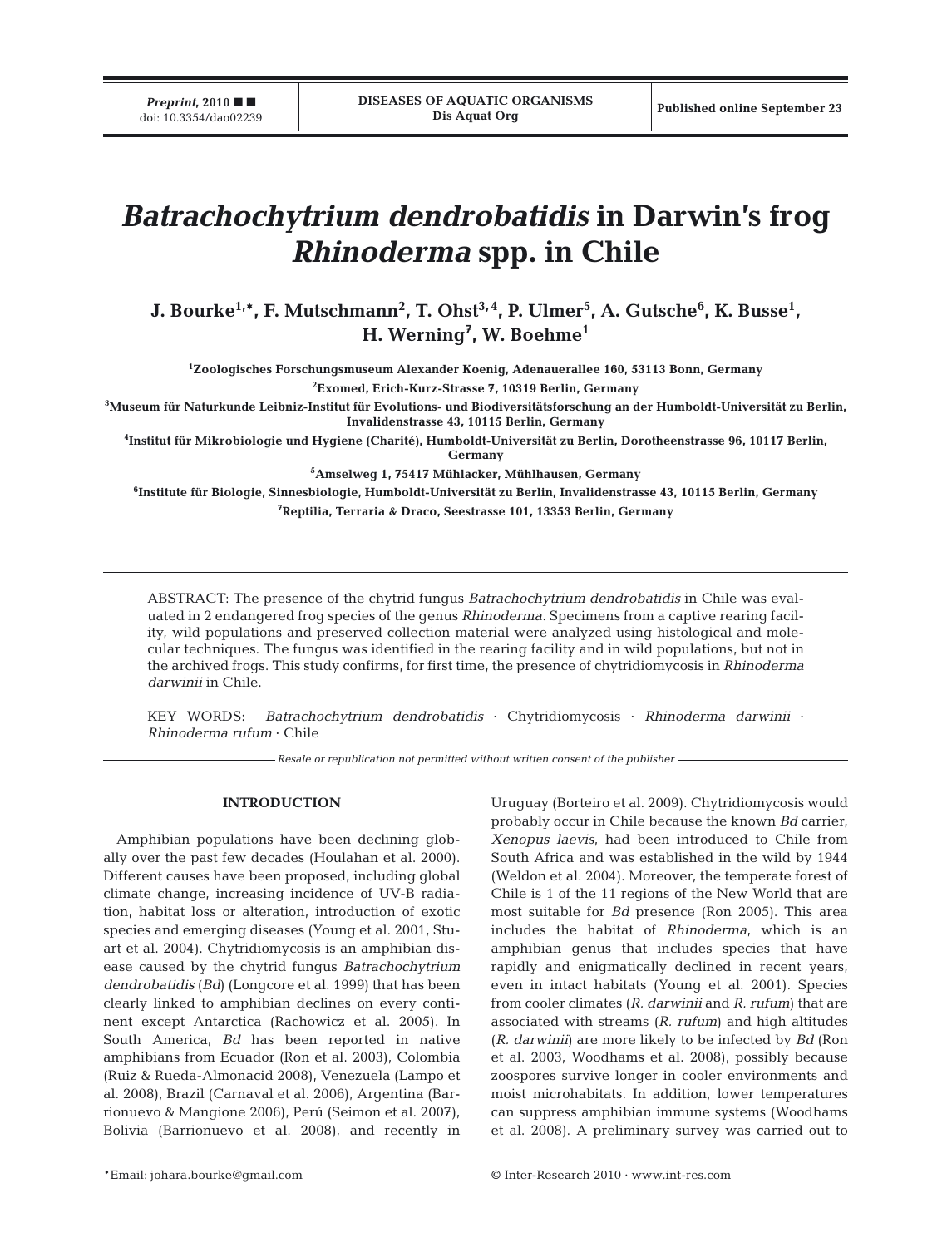determine the presence of *Bd* in museum specimens, as well as in wild and captive populations of 2 endangered Chilean species: *R. darwinii* and *R. rufum*.

# **MATERIALS AND METHODS**

*Rhinoderma* samples from wild populations, a captive rearing facility and preserved collection material were analyzed using histological and molecular methods (see Table 1). The methods and sample sizes were constrained by the availability of living and preserved amphibians. Samples from the wild and from the captive rearing facility were taken during the summer. Historical infections of *R. darwinii* and *R. rufum* were recorded using the preserved material collected from 1853 to 1981 and deposited at the Zoologisches Forschungsmuseum Alexander Koenig (ZFMK, Bonn, Germany) and the Zoologisches Museum Hamburg (ZMH, Hamburg, Germany) (Fig. 1, Table 1).

Histologically prepared skin imprints, which were made from living animals in the field (wild population, 2005), as well as histologically prepared sections from dead individuals (museum specimens, frogs from the captive rearing facility and individuals from a wild population that were brought to Germany in 2007) were examined. Each frog was gently pressed between 2 glass slides to make skin imprints, which were then air dried (Nichols et al. 2001). Histological sections were obtained from each individual's hind leg, abdominal skin and internal organs. Samples were fixed with formaldehyde and stained with lactophenol blue or hematoxylin and eosin (H&E) using standard histological techniques (Presnell & Schreibman 1997). Detection of *Bd* was based on the method of Berger et al. (1999). Slides were observed using light microscopy. Samples were determined to be positive based on the presence of at least 1 zoosporangium inside the skin tissue. The molecular technique was applied to frogs collected from wild populations in 2008 and 2009 and to individuals brought to Germany in 2007. Then, the latter were transported by airplane in 2 ice chests and kept damp with wet paper towels. DNA was obtained from fresh toe clips or swabs that were collected using a sterile technique and preserved in individual Eppendorf tubes containing 98% alcohol. Swabs were taken by wiping a sterile cotton swab along the skin of the captured frog for  $\sim 30$  s, focusing on forelimbs, back

Fig. 1. *Rhinoderma* spp. The distribution of populations analyzed for the presence of *Batrachochytrium dendrobatidis* in Chile (IUCN 2009).  $\Theta$  Collection locations; (O) cities for geographical reference

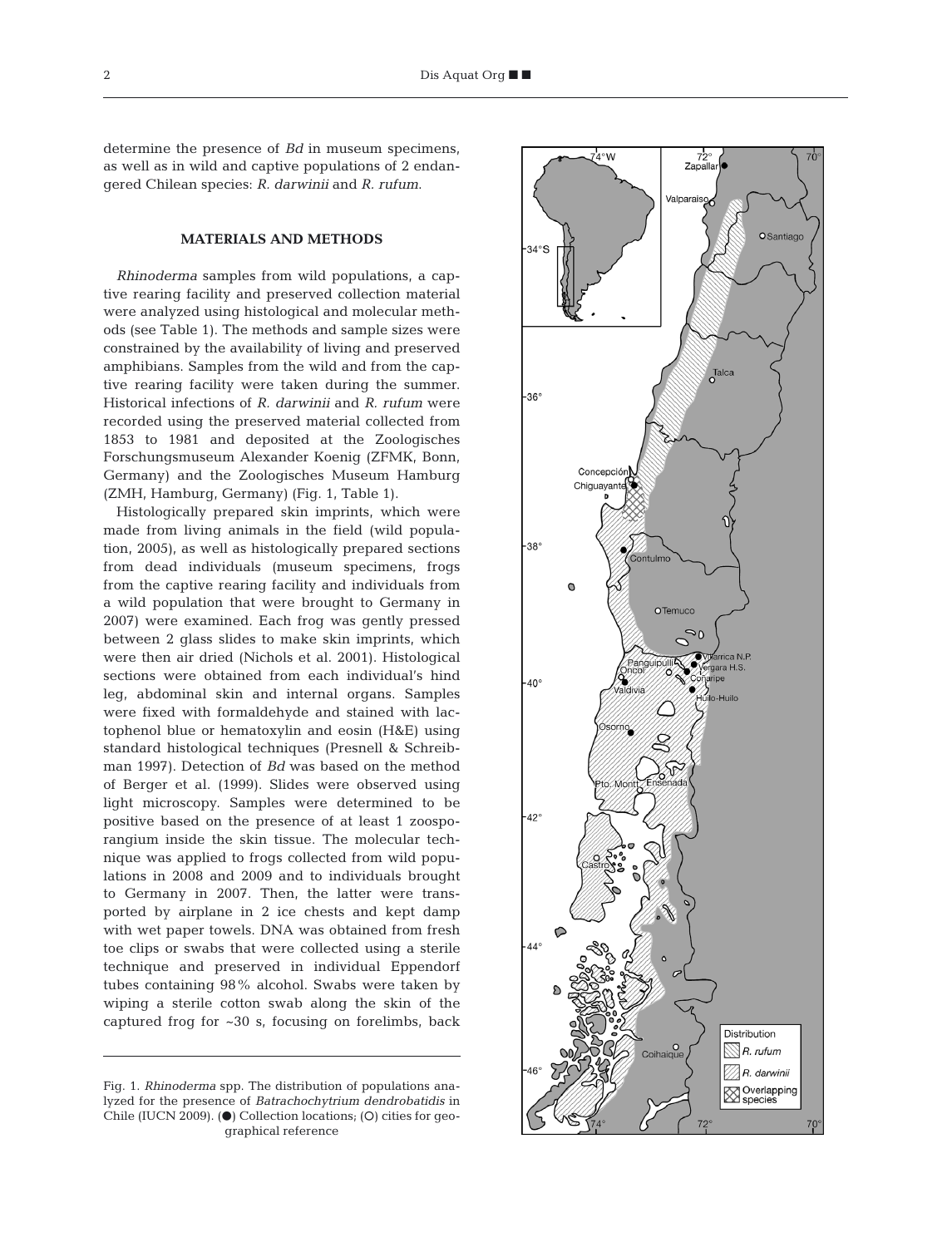limbs, and the pelvic region. DNA was extracted from swabs with a blood and tissue kit (Qiagen DNeasy), following the extraction protocol. Extracted DNA samples were used in molecular detection tests. Amplification of extracted samples was conducted with standard PCR and real-time TaqMan PCR assay (Boyle et al. 2004). Real-time PCRs (rT-PCR) were run on a LightCycler 2.0 (Roche) in 20 µl reactions containing 10 mM Tris-HCl, 50 mM KCl, 1.5 mM MgCl2, 2.5 U *Taq* polymerase (Applied Biosystems), 1.25 pmol of each dNTP, 5 pmol of each primer, 5 pmol of the TaqMan probe (with BlackBerry Quencher and 6 LNAs [locked nucleic acids]) and 2 µl template DNA. Cycling conditions were as follows:

initial denaturation for 10 min at 95°C, followed by 15 s at 95°C and 1 min at 58°C for 50 cycles. RT-PCR reactions were performed twice for each sample. The 2009 samples were also tested by normal PCR using the primers from Boyle et al. (2004). Standard PCR reactions were performed in 35 µl volumes containing the same concentrations and amounts of chemicals as for rT-PCRs (except the TaqMan probe). Samples were amplified as follows: 3 min at 96°C, followed by 50 cycles of denaturation for 15 s at 96°C, annealing for 15 s at 60°C and extension for 30 s at 72°C. This was followed by a final extension step of 3 min at 72°C. Exactly 15 µl of the PCR products were loaded on a 3% agarose gel to verify the pres-

Table 1. *Rhinoderma* spp. sampled for diagnosis of infection with *Batrachochytrium dendrobatidis.* ZMH: Zoologisches Museum Hamburg, Hamburg, Germany; ZFMK: Zoologisches Forschungsmuseum Alexander Koenig, Bonn, Germany; CRF: captive rearing facility; WP: wild population; m.a.s.l.: meters above sea level; –: no voucher specimen deposited

| Origin                             | Voucher<br>number                                                                                  | Collection<br>date  | Specimens<br>examined | Locality; Altitude (m.a.s.l.);<br>Lat./Long.                                                                                                                 | Method of<br>detection              | Infected<br>ind. |
|------------------------------------|----------------------------------------------------------------------------------------------------|---------------------|-----------------------|--------------------------------------------------------------------------------------------------------------------------------------------------------------|-------------------------------------|------------------|
| $R.$ rufum<br><b>ZMH</b>           | AO4439-68,<br>AO4469-514,<br>AO4575                                                                | 1975                | 105                   | Chiquayante, Concepción;<br>249 m; 36° 55' S, 73° 01' W                                                                                                      | Histological<br>sections            | $\mathbf{0}$     |
| <b>ZFMK</b>                        | ZFMK 8340/<br>$3-4/6-7/9$ ,<br>8341-2/5/8                                                          | 1926                | 10                    | Zapallar (labeled as Santiago) <sup>a</sup> ;<br>50-300 m; 32° 33' S, 71° 21' W                                                                              | Histological<br>sections            | $\mathbf{0}$     |
| R. darwinii<br><b>ZFMK</b>         | <b>ZFMK 28410</b><br>$-422, 36721-4$<br>$/6 - 7, 25282 - 4/$<br>8-91, 21735-50,<br>25344, 32088-92 | 1853-1981           | 48                    | Contulmo; 300 m; 38° 00' S, 73° 13' W Histological<br>Valdivia (Panquipulli and Mehuin);<br>14 m; 39° 48' S, 73° 14' W<br>Osorno; 35 m; 40° 34' S, 73° 08' W | sections                            | $\mathbf{0}$     |
| <b>ZFMK</b><br><b>CRF</b>          | <b>ZFMK</b><br>no number                                                                           | 2005<br>(August)    | $\mathbf{1}$          | Captive-bred in Bonn,<br>Germanv <sup>b</sup>                                                                                                                | Histological<br>sections            | $\mathbf{1}$     |
| <b>WP</b>                          |                                                                                                    | 2005<br>$(Dec-Jan)$ | 205                   | Villarrica National Park; 1100 m;<br>Vergara Hot Springs; 850 m; and<br>Coñaripe; 200-900 m; 39° S, 72° W                                                    | <b>Skin</b><br>imprints             | 2                |
| <b>WP</b><br>brought<br>to Germany | <b>ZFMK</b><br>no number                                                                           | 2007<br>(March)     | 30                    | Coñaripe; 200 m; 39° S, 72° W                                                                                                                                | PCR and<br>histological<br>sections | 30               |
| WP                                 |                                                                                                    | 2008<br>(March)     | 15                    | Villarrica National Park; 1100 m;<br>39° 30' S, 71° 52' W                                                                                                    | PCR                                 | $\mathbf{0}$     |
| <b>WP</b>                          |                                                                                                    | 2008<br>(March)     | 12                    | Vergara Hot Springs; 850 m;<br>39° 30' S, 71° 52' W                                                                                                          | <b>PCR</b>                          | $\mathbf{0}$     |
| <b>WP</b>                          |                                                                                                    | 2009<br>(March)     | 15                    | Coñaripe; 200 m;<br>39° 33' S, 71° 59' W                                                                                                                     | PCR and<br>histological<br>sections | 4                |
| <b>WP</b>                          |                                                                                                    | 2009<br>(March)     | 30                    | Huilo-Huilo; 617 m;<br>39° 52' S, 71° 54' W                                                                                                                  | <b>PCR</b>                          | $\mathbf{1}$     |

a Although labeled as Santiago, the sample is probably from Zapallar based on the species' absence in Santiago, the collector's residence, and mention of the Zapallar locality by Moreno in Formas et al. (1975)

bOriginal individuals brought from Panguipulli (39° 38' S, 72° 19' W), Huilo-Huilo (39° 52' S, 71° 54' W), Oncol (39° 42' S, 73° 18' W), and Ensenada (41° 10' S, 72° 32' W), Chile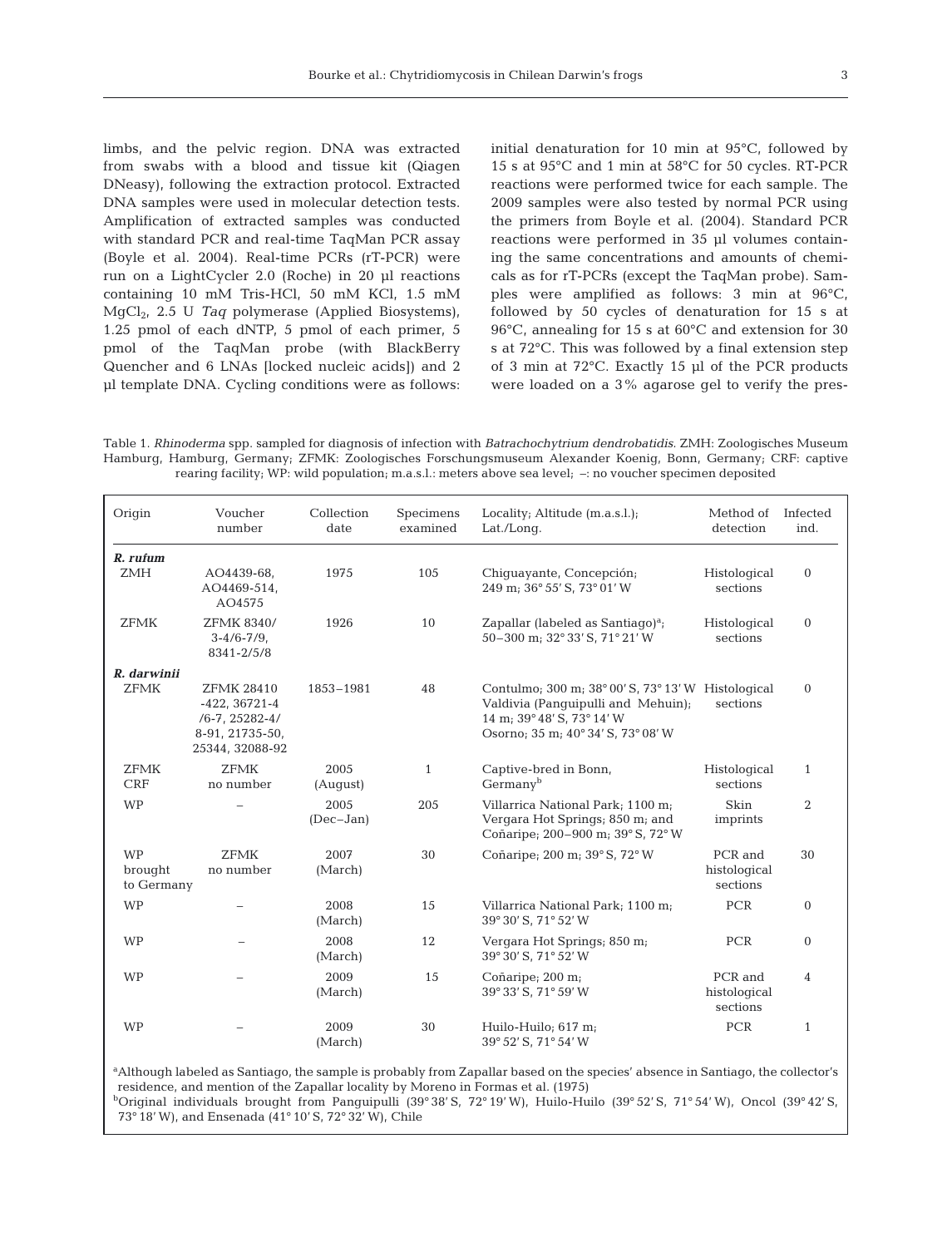ence and length of the fragments. Each rT-PCR and standard PCR assay included control reactions containing DNA of *Bd* and no template DNA. Positive samples were determined using a positive control (PCR samples with *Bd* DNA). Contamination was also controlled by using sterilized material and isolation of individual samples. Preserved collection material was not analyzed using molecular techniques because the original fixation methods were unknown. Voucher specimens in sterile formalin were deposited in glass vials at ZFMK.

# **RESULTS**

In June 2005, *Bd* was recognized in the histological sections from a dead individual found in the captive rearing facility at the ZFMK. This was the first record of *Bd* in *Rhinoderma darwinii*. In November of the same year, the skin imprints from 250 wild individuals from the Villarrica National Park, Vergara Hot Springs and Coñaripe, Chile, were analyzed, and 2 infected *R. darwini* individuals were found. In March 2007, 30 individuals were sent to the ZFMK captive rearing facility. All proved to be infected with *Bd*. The generalized infection of all the frogs in this group may have been the result of travel stress and the lack of isolation between individuals during transport. These frogs had pathological changes in the skin and most died between 5 and 14 d after arrival. A few survived up to 2 mo and then died. Based on this experience, massive mortality of *R. darwinii* could be expected under stressful conditions.

Since no *Rhinoderma rufum* were found, they could not be used in the test for *Bd* from living animals. Histological examinations of skin from preserved *R. darwinii* and *R. rufum* from the collections at ZMH and ZFMK were negative for *Bd*. Samples collected from Villarrica National Park and Vergara Hot Springs during March 2008 were *Bd* negative, but chytridiomycosis was detected from individuals sampled from Coñaripe and Huilo-Huilo during March 2009. Results are summarized in Table 1.

#### **DISCUSSION**

For the first time, the presence of *Batrachochytrium dendrobatidis* in *Rhinoderma darwinii* was recorded in wild and captive populations in Chile. This expands the geographic distribution of *Bd* to one of the last countries in South America where no records of *Bd* have been published. This expands the host range to include a vocal sac breeder.

This finding serves as a warning alert for all amphibian species in Chile. Among Chilean vertebrates, amphibians have the highest level of endemism (69%) as well as the highest rate of threatened species (36.2%). Of all countries, Chile ranks No. 11 in rates of endemism and No. 13 in percentage of endangered or extinct amphibian species (Stuart et al. 2008, IUCN 2009). Furthermore, almost one-third of Chilean amphibian species are included in the list of evolutionarily distinct and globally endangered species (EDGE 2009). Chytridiomycosis can change rate and intensity within populations — from low to massive infections, and between seasons (Woodhams et al. 2008), with infection rates usually being greater during cold seasons (Woodhams & Alford 2005, Woodhams et al. 2008). To protect the unique Chilean amphibian species and populations (especially those that are threatened with extinction) and biodiversity hotspots, it is important to monitor infected populations.

Although the presence of *Bd* in *Rhinoderma darwinii* in Chile was confirmed, there was insufficient evidence to support the hypothesis that the southern introduction of *Bd* into South America was linked to the mysterious disappearance of *R. rufum* (Lips et al. 2008). Our histological results were limited to the available material collected in 1926 and 1975. Although histological methods may be less sensitive than PCR methods, the large number of specimens (105) examined from Chiguayante strongly suggests that the negative results reflect the absence of this pathogen at collection time. To determine whether the infection was present before and during the decline of *R. darwinii* and the disappearance *R. rufum*, individuals collected between 1978 and 1980 need to be examined. Unfortunately, no collection specimens identified as *R. rufum* were available from these years in the museum record, but there is some chance of finding them misidentified as *R. darwinii*. It would also be interesting to determine whether other Chilean amphibian species, especially populations sympatric with *R. rufum*, had been infected during that time. It was not established if chytridiomycosis, habitat alteration, climate change or all 3 factors accounted for population declines in *Rhinoderma* spp. Low *Bd* infection rates in the wild suggest that a population can exist with the infection for a long time. A dead individual found in the ZFMK captive rearing facility (August 2005) had only a slight chytrid infection, and the actual cause of death was egg retention. Some frog populations persist with stable infections, being in equilibrium with this disease and showing no evidence of decline (Retallick et al. 2004); this applies not only to tropical species (Lampo et al. 2008), but also for species from cooler environments (Longcore et al. 2007, Mutschmann 2007). This possibility provides some hope for the survival of the endangered *Rhinoderma* species.